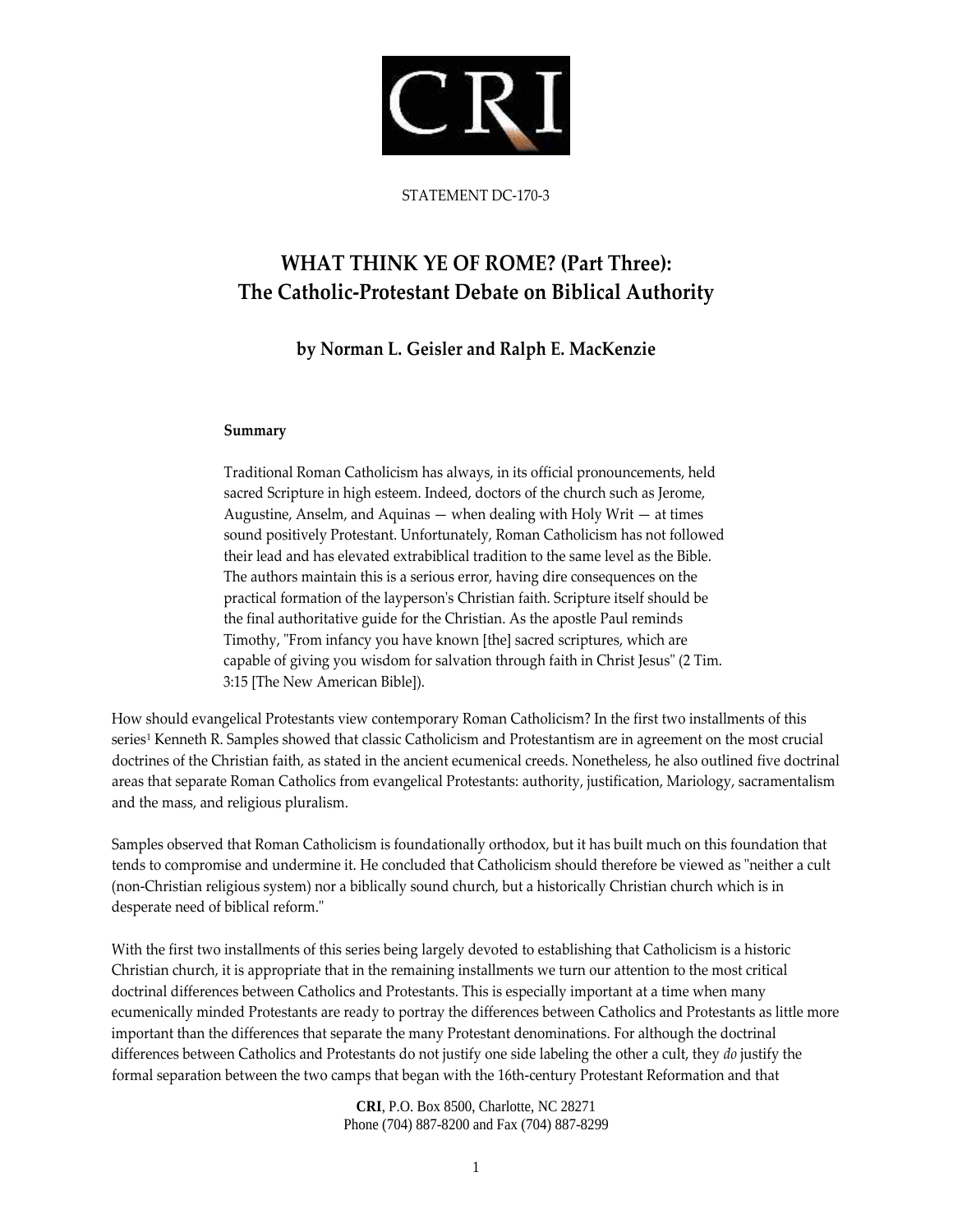continues today.

Among the many doctrinal differences between Catholics and Protestants, none are more fundamental than those of *authority* and *justification.* In relation to these the Protestant Reformation stressed two principles: a formal principle (*sola Scriptura*) and a material principle (*sola fide*)2: The Bible alone and faith alone. In this installment and in Part Four we will focus on the formal cause of the Reformation, authority. In the concluding installment, Part Five, we will examine its material cause, justification.

# **PROTESTANT UNDERSTANDING OF** *SOLA SCRIPTURA*

By *sola Scriptura* Protestants mean that Scripture alone is the primary and absolute source for all doctrine and practice (faith and morals). *Sola Scriptura* implies several things. First, the Bible is a direct *revelation* from God. As such, it has divine authority. For what the Bible says, God says.

Second, the Bible is *sufficient:* it is all that is necessary for faith and practice. For Protestants "the Bible alone" means "the Bible only" is the final authority for our faith.

Third, the Scriptures not only have sufficiency but they also possess *final authority.* They are the final court of appeal on all doctrinal and moral matters. However good they may be in giving guidance, all the fathers, Popes, and Councils are fallible. Only the Bible is infallible.

Fourth, the Bible is *perspicuous* (clear). The perspicuity of Scripture does not mean that everything in the Bible is perfectly clear, but rather the essential teachings are. Popularly put, in the Bible the main things are the plain things, and the plain things are the main things. This does not mean — as Catholics often assume — that Protestants obtain no help from the fathers and early Councils. Indeed, Protestants accept the great theological and Christological pronouncements of the first four ecumenical Councils. What is more, most Protestants have high regard for the teachings of the early fathers, though obviously they do not believe they are infallible. So this is not to say there is no usefulness to Christian tradition, but only that it is of secondary importance.

Fifth, *Scripture interprets Scripture.* This is known as the analogy of faith principle. When we have difficulty in understanding an unclear text of Scripture, we turn to other biblical texts. For the Bible is the best interpreter of the Bible. In the Scriptures, clear texts should be used to interpret the unclear ones.

# **CATHOLIC ARGUMENTS FOR THE BIBLE PLUS TRADITION**

One of the basic differences between Catholics and Protestants is over whether the Bible alone is the sufficient and final authority for faith and practice, or the Bible plus extrabiblical apostolic tradition. Catholics further insist that there is a need for a teaching magisterium (i.e., the Pope and their bishops) to rule on just what is and is not authentic apostolic tradition.

Catholics are not all agreed on their understanding of the relation of tradition to Scripture. Some understand it as two sources of revelation. Others understand apostolic tradition as a lesser form of revelation. Still others view this tradition in an almost Protestant way, namely, as merely an *interpretation* of revelation (albeit, an infallible one) which is found only in the Bible. Traditional Catholics, such as Ludwig Ott and Henry Denzinger, tend to be in the first category and more modern Catholics, such as John Henry Newman and Cardinal Joseph Ratzinger, in the latter. The language of the Council of Trent seems to favor the traditional understanding.<sup>3</sup>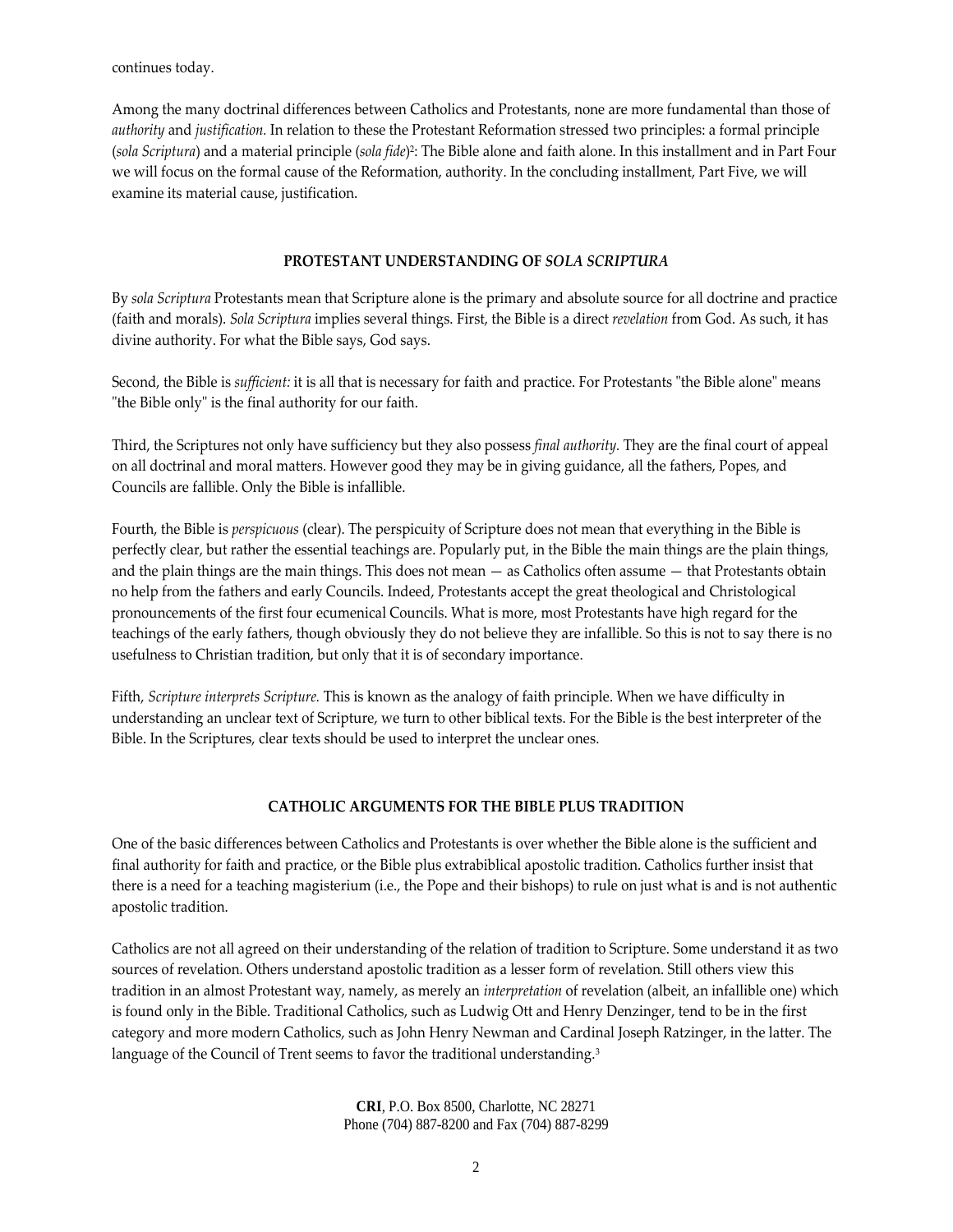Whether or not extrabiblical apostolic tradition is considered a second source of revelation, there is no question that the Roman Catholic church holds that apostolic tradition is both authoritative and infallible. It is to this point that we speak now.

## **The Catholic Argument for Holding the Infallibility of Apostolic Tradition**

The Council of Trent emphatically proclaimed that the Bible alone is not sufficient for faith and morals. God has ordained tradition in addition to the Bible to faithfully guide the church.

Infallible guidance in interpreting the Bible comes from the church. One of the criteria used to determine this is the "unanimous consent of the Fathers."<sup>4</sup> In accordance with "The Profession of Faith of the Council of Trent" (Nov. 13, 1565), all faithful Catholics must agree: "I shall never accept nor interpret it ['Holy Scripture'] otherwise than in accordance with the *unanimous consent of the Fathers.ʺ*<sup>5</sup>

Catholic scholars advance several arguments in favor of the Bible and tradition, as opposed to the Bible only, as the final authority. One of their favorite arguments is that the Bible itself does not teach that the Bible only is our final authority for faith and morals. Thus they conclude that even on Protestant grounds there is no reason to accept *sola Scriptura.* Indeed, they believe it is inconsistent or self‐refuting, since the Bible alone does not teach that the Bible alone is the basis of faith and morals.

In point of fact, argue Catholic theologians, the Bible teaches that apostolic "traditions" as well as the written words of the apostles should be followed. St. Paul exhorted the Thessalonian Christians to "stand fast and hold the traditions which you were taught, whether by word or epistle" (2 Thess. 2:15; cf. 3:6).

One Catholic apologist even went so far as to argue that the apostle John stated his *preference* for oral tradition. John wrote: "I have much to write to you, but I do not wish to write with pen and ink. Instead, I hope to see you soon when we can talk face to face" (3 John 13). This Catholic writer adds, "Why would the apostle emphasize his preference for oral Tradition over written Tradition...if, as proponents of *sola Scriptura* assert, Scripture is superior to oral Tradition?"<sup>6</sup>

Roman Catholic apologist Peter Kreeft lists several arguments against *sola Scriptura* which in turn are arguments for tradition: "First, it separates Church and Scripture. But they are one. They are not two rival horses in the authority race, but one rider (the Church) on one horse (Scripture)." He adds, "We are not taught by a teacher without a book or by a book without a teacher, but by one teacher, the Church, with one book, Scripture."7

Kreeft further argues that "*sola Scriptura* violates the principle of causality; that an effect cannot be greater than its cause." For "the successors of the apostles, the bishops of the Church, decided on the canon, the list of books to be declared scriptural and infallible." And "if the Scripture is infallible, then its cause, the Church, must also be infallible."<sup>8</sup>

According to Kreeft, "denominationalism is an intolerable scandal by scriptural standards — see John 17:20-23 and I Corinthians 1:10-17." But "let five hundred people interpret the Bible without Church authority and there will soon be five hundred denominations."<sup>9</sup> So rejection of authoritative apostolic tradition leads to the unbiblical scandal of denominationalism.

Finally, Kreeft argues that "the first generation of Christians did not have the New Testament, only the Church to teach them.ʺ<sup>10</sup> This being the case, using the Bible alone without apostolic tradition was not possible.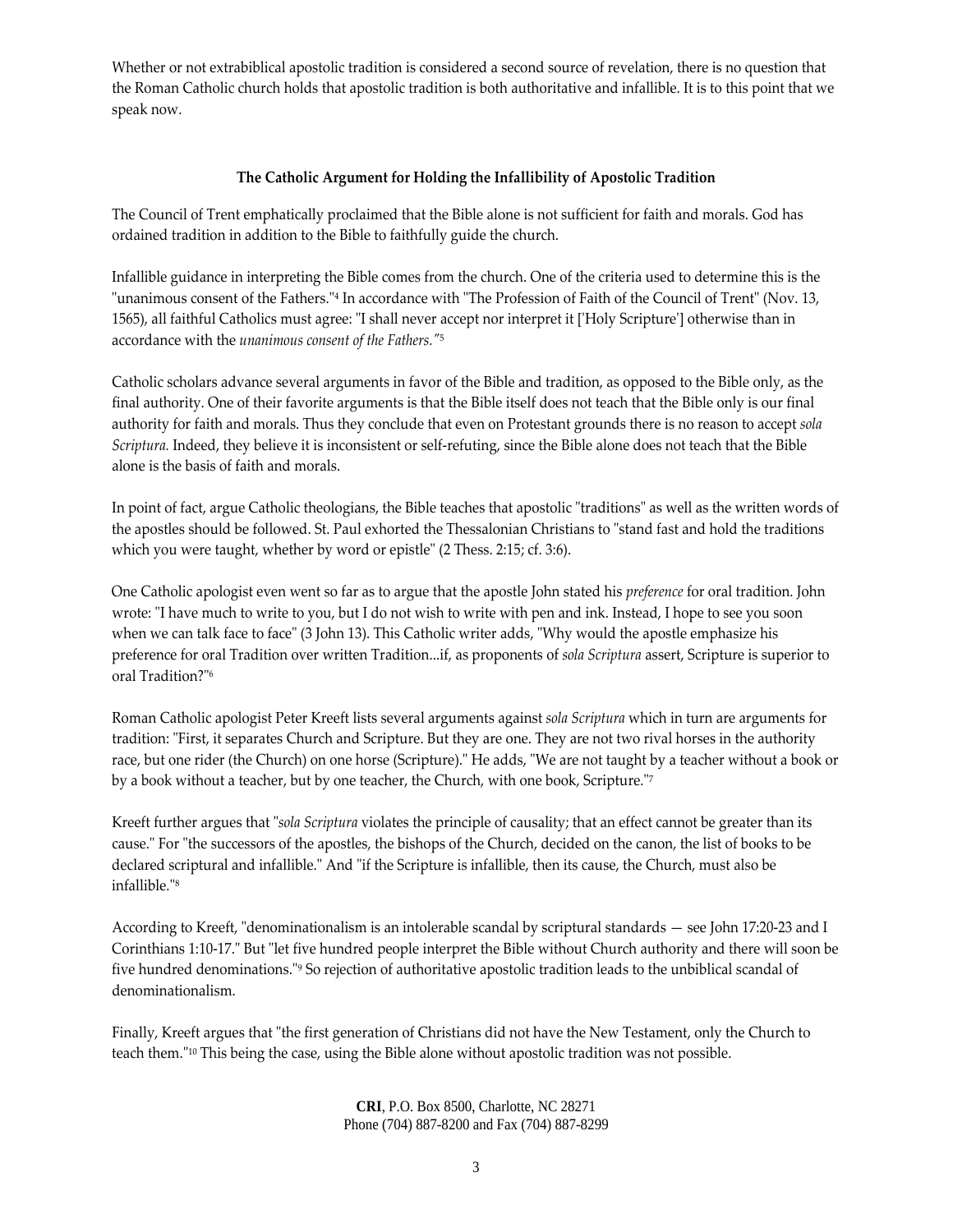## **A PROTESTANT DEFENSE OF** *SOLA SCRIPTURA*

As convincing as these arguments may seem to a devout Catholic, they are devoid of substance. As we will see, each of the Roman Catholic arguments against the Protestant doctrine of *sola Scriptura* fails, and they are unable to provide any substantial basis for the Catholic dogma of an infallible oral tradition.

# **Does the Bible Teach Sola Scriptura?**

Two points must be made concerning whether the Bible teaches *sola Scriptura.* First, as Catholic scholars themselves recognize, it is not necessary that the Bible explicitly and formally teach *sola Scriptura* in order for this doctrine to be true. Many Christian teachings are a necessary logical deduction of what is clearly taught in the Bible (e.g., the Trinity). Likewise, it is possible that *sola Scriptura* could be a necessary logical deduction from what is taught in Scripture.

Second, the Bible *does* teach implicitly and logically, if not formally and explicitly, that the Bible alone is the only infallible basis for faith and practice. This it does in a number of ways. One, the fact that Scripture, without tradition, is said to be "God-breathed" (*theopnuestos*) and thus by it believers are "*competent, equipped for every good work*" (2 Tim. 3:16‐17, emphasis added) supports the doctrine of *sola Scriptura.* This flies in the face of the Catholic claim that the Bible is formally insufficient without the aid of tradition. St. Paul declares that the God‐breathed writings *are* sufficient. And contrary to some Catholic apologists, limiting this to only the Old Testament will not help the Catholic cause for two reasons: first, the New Testament is also called "Scripture" (2 Pet. 3:15-16; 1 Tim. 5:18; cf. Luke 10:7); second, it is inconsistent to argue that God‐breathed writings in the Old Testament are sufficient, but the inspired writings of the New Testament are not.

Further, Jesus and the apostles constantly appealed to the Bible as the final court of appeal. This they often did by the introductory phrase, "It is written," which is repeated some 90 times in the New Testament. Jesus used this phrase three times when appealing to Scripture as the final authority in His dispute with Satan (Matt. 4:4, 7, 10).

Of course, Jesus (Matt. 5:22, 28, 31; 28:18) and the apostles (1 Cor. 5:3; 7:12) sometimes referred to their own God‐ given authority. It begs the question, however, for Roman Catholics to claim that this supports their belief that the church of Rome still has infallible authority outside the Bible today. For even they admit that no new revelation is being given today, as it was in apostolic times. In other words, the only reason Jesus and the apostles could appeal to an authority outside the Bible was that God was still giving normative (i.e., standard‐setting) revelation for the faith and morals of believers. This revelation was often first communicated orally before it was finally committed to writing (e.g., 2 Thess. 2:5). Therefore, it is not legitimate to appeal to any oral revelation in New Testament times as proof that nonbiblical infallible authority is in existence today.

What is more, Jesus made it clear that the Bible was in a class of its own, exalted above all tradition. He rebuked the Pharisees for not accepting *sola Scriptura* and negating the final authority of the Word of God by their religious traditions, saying, "And why do you break the commandment of God for the sake of your tradition?...You have nullified the word of God, for the sake of your tradition" (Matt. 15:3, 6).

It is important to note that Jesus did not limit His statement to mere *human* traditions but applied it specifically to the traditions of the religious authorities who used their tradition to misinterpret the Scriptures. There is a direct parallel with the religious traditions of Judaism that grew up around (and obscured, even negated) the Scriptures and the Christian traditions that have grown up around (and obscured, even negated) the Scriptures since the first century. Indeed, since Catholic scholars make a comparison between the Old Testament high priesthood and the Roman Catholic papacy, this would seem to be a very good analogy.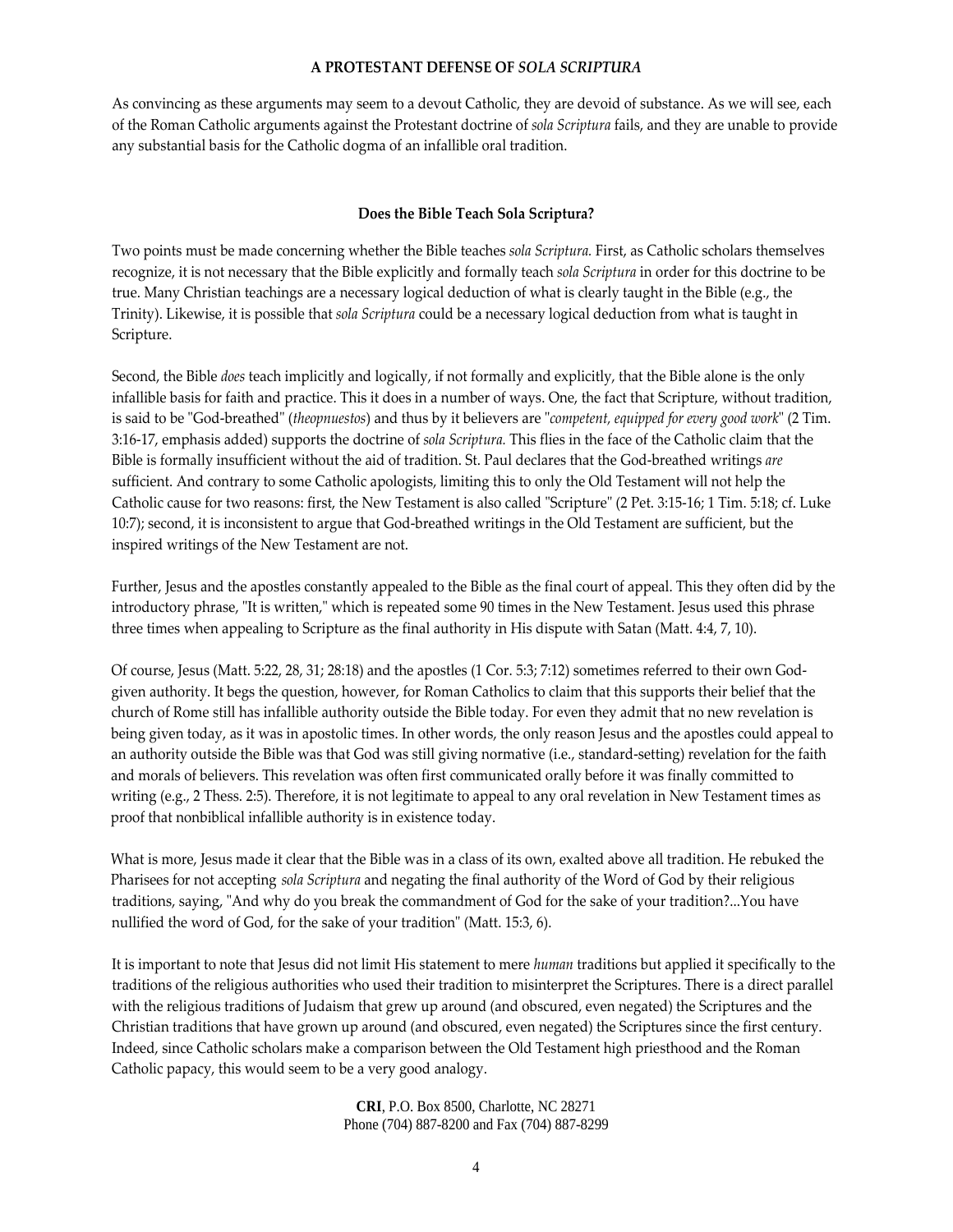Finally, to borrow a phrase from St. Paul, the Bible constantly warns us "not to go beyond what is written" (1 Cor. 4:6).<sup>11</sup> This kind of exhortation is found throughout Scripture. Moses was told, "You shall not add to what I command you nor subtract from it" (Deut. 4:2). Solomon reaffirmed this in Proverbs, saying, "Every word of God is tested....Add nothing to his words, lest he reprove you, and you be exposed as a deceiver" (Prov. 30:5-6). Indeed, John closed the last words of the Bible with the same exhortation, declaring: "I warn everyone who hears the prophetic words in this book: if anyone adds to them, God will add to him the plagues described in this book, and if anyone takes away from the words in this prophetic book, God will take away his share in the tree of life..." (Rev. 22:18-19). *Sola Scriptura* could hardly be stated more emphatically.

Of course, none of these are a prohibition on future revelations. But they do apply to the point of difference between Protestants and Catholics, namely, whether there are any authoritative normative revelations outside those revealed to apostles and prophets and inscripturated in the Bible. And this is precisely what these texts say. Indeed, even the prophet himself was not to add to the revelation God gave him. For prophets were not infallible in everything they said, but only when giving God's revelation to which they were not to add or from which they were not to subtract a word.

Since both Catholics and Protestants agree that there is no new revelation beyond the first century, it would follow that these texts do support the Protestant principle of *sola Scriptura.* For if there is no normative revelation after the time of the apostles and even the prophets themselves were not to add to the revelations God gave them in the Scriptures, then the Scriptures alone are the only infallible source of divine revelation.

Roman Catholics admit that the New Testament is the only infallible record of apostolic teaching we have from the first century. However, they do not seem to appreciate the significance of this fact as it bears on the Protestant argument for *sola Scriptura.* For even many early fathers testified to the fact that all apostolic teaching was put in the New Testament. While acknowledging the existence of apostolic tradition, J. D. N. Kelly concluded that "admittedly there is no evidence for beliefs or practices current in the period which were not vouched for in the books later known as the New Testament." Indeed, many early fathers, including Athanasius, Cyril of Jerusalem, Chrysostom, and Augustine, believed that the Bible was the only infallible basis for all Christian doctrine.12

Further, if the New Testament is the only infallible record of apostolic teaching, then every other record from the first century *is fallible.* It matters not that Catholics believe that the teaching Magisterium later claims to pronounce some extrabiblical tradition as infallibly true. The fact is that they do not have an infallible record from the first century on which to base such a decision.

# **All Apostolic ʺTraditionsʺ Are in the Bible**

It is true that the New Testament speaks of following the "traditions" (=teachings) of the apostles, whether oral or written. This is because they were living authorities set up by Christ (Matt. 18:18; Acts 2:42; Eph. 2:20). When they died, however, there was no longer a living apostolic authority since only those who were eyewitnesses of the resurrected Christ could have apostolic authority (Acts 1:22; 1 Cor. 9:1). Because the New Testament is the only inspired (infallible) record of what the apostles taught, it follows that since the death of the apostles the only apostolic authority we have is the inspired record of their teaching in the New Testament. That is, all apostolic tradition (teaching) on faith and practice is in the New Testament.

This does not necessarily mean that everything the apostles ever taught is in the New Testament, any more than everything Jesus said is there (cf. John 20:30; 21:25). What it does mean is that all apostolic teaching that God deemed necessary for the faith and practice (morals) of the church was preserved (2 Tim. 3:15‐17). It is only reasonable to infer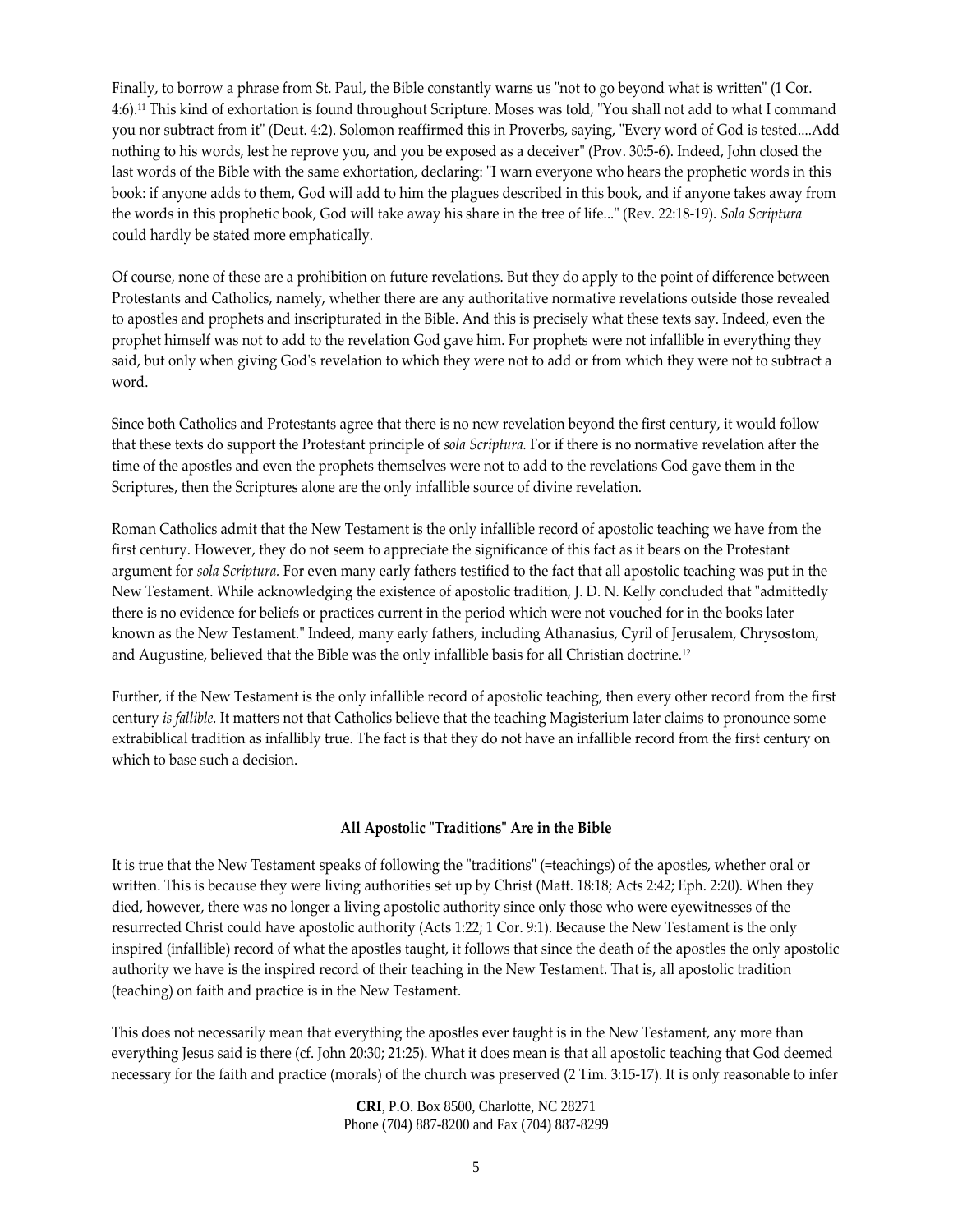that God would preserve what He inspired.

The fact that apostles sometimes referred to "traditions" they gave orally as authoritative in no way diminishes the Protestant argument for *sola Scriptura.* First, it is not necessary to claim that these oral teachings were *inspired* or *infallible*, only that they were *authoritative*. The believers were asked to "maintain" them (1 Cor. 11:2) and "stand fast in them" (2 Thess. 2:15). But oral teachings of the apostles were not called "inspired" or "unbreakable" or the equivalent, unless they were recorded as Scripture.

The apostles were living authorities, but not everything they said was infallible. Catholics understand the difference between *authoritative* and *infallible,* since they make the same distinction with regard to noninfallible statements made by the Pope and infallible *ex cathedra* ("from the seat" of Peter) ones.

Second, the traditions (teachings) of the apostles that were revelations were written down and are inspired and infallible. They comprise the New Testament. What the Catholic must prove, and cannot, is that the God who deemed it so important for the faith and morals of the faithful to inspire the inscripturation of 27 books of apostolic teaching would have left out some important revelation in these books. Indeed, it is not plausible that He would have allowed succeeding generations to struggle and even fight over precisely where this alleged extrabiblical revelation is to be found. So, however authoritative the apostles were by their office, only their inscripturated words are inspired and infallible (2 Tim. 3:16‐17; cf. John 10:35).

There is not a shred of evidence that any of the revelation God gave them to express was not inscripturated by them in the only books — the inspired books of the New Testament — that they left for the church. This leads to another important point.

The Bible makes it clear that God, from the very beginning, desired that His normative revelations be written down and preserved for succeeding generations. "Moses then wrote down all the words of the Lord" (Exod. 24:4), and his book was preserved in the Ark (Deut. 31:26). Furthermore, "Joshua made a covenant with the people that day and made statutes and ordinances for them... which he recorded in the book of the law of God" (Josh. 24:25-26) along with Moses' (cf. Josh. 1:7). Likewise, "Samuel next explained to the people the law of royalty and wrote it in a book, which he placed in the presence of the Lord" (1 Sam. 10:25). Isaiah was commanded by the Lord to "take a large cylinderseal, and inscribe on it in ordinary letters" (Isa. 8:1) and to "inscribe it in a record; that it may be in future days an eternal witness" (30:8). Daniel had a collection of "the books" of Moses and the prophets right down to his contemporary Jeremiah (Dan. 9:2).

Jesus and New Testament writers used the phrase "It is written" (cf. Matt. 4:4, 7, 10) over 90 times, stressing the importance of the written word of God. When Jesus rebuked the Jewish leaders it was not because they did not follow the traditions but because they did not "understand the Scriptures" (Matt. 22:29). All of this makes it clear that God intended from the very beginning that His revelation be preserved in Scripture, not in extrabiblical tradition. To claim that the apostles did not write down all Godʹs revelation to them is to claim that they were not obedient to their prophetic commission not to subtract a word from what God revealed to them.

# **The Bible Does Not State a Preference for Oral Tradition**

The Catholic use of 3 John to prove the superiority of oral tradition is a classic example of taking a text out of context. John is not comparing oral and written tradition about the past but a written, as opposed to a personal, communication in the *present*. Notice carefully what he said: "I have much to write to you, but I do not wish to write with pen and ink. Instead, I hope to see you soon when we can talk face to face" (3 John 13). Who would not prefer a face-to-face talk with a living apostle over a letter from him? But that is not what oral tradition gives. Rather, it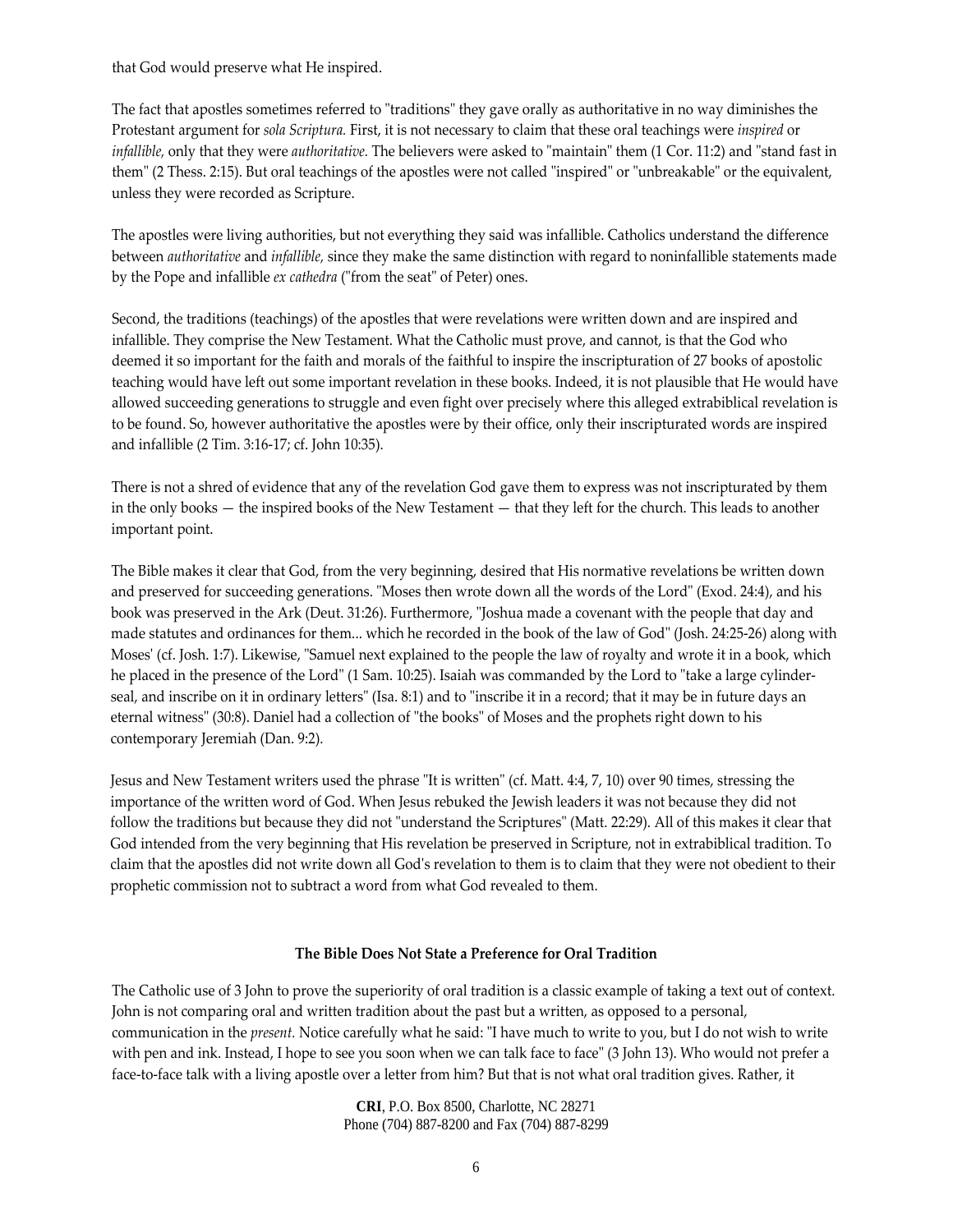provides an unreliable oral tradition as opposed to an infallible written one. *Sola Scriptura* contends the latter is preferable.

#### **The Bible Is Clear Apart from Tradition**

The Bible has perspicuity apart from any traditions to help us understand it. As stated above, and contrary to a rather wide misunderstanding by Catholics, perspicuity does not mean that everything in the Bible is absolutely clear but that the *main message* is clear. That is, all doctrines essential for salvation and living according to the will of God are sufficiently clear.

Indeed, to assume that oral traditions of the apostles, not written in the Bible, are necessary to interpret what is written in the Bible under inspiration is to argue that *the uninspired is more clear than the inspired.* But it is utterly presumptuous to assert that what fallible human beings pronounce is clearer than what the infallible Word of God declares. Further, it is unreasonable to insist that words of the apostles that were not written down are more clear than the ones they did write. We all know from experience that this is not so.

#### **Tradition and Scripture Are Not Inseparable**

Kreeft's claim that Scripture and apostolic tradition are inseparable is unconvincing. Even his illustration of the horse (Scripture) and the rider (tradition) would suggest that Scripture and apostolic tradition *are* separable. Further, even if it is granted that tradition is necessary, the Catholic inference that it has to be infallible tradition  $-$  indeed, the infallible tradition of the church of Rome — is unfounded. Protestants, who believe in *sola Scriptura,* accept genuine tradition; they simply do not believe it is infallible. Finally, Kreeftʹs argument wrongly assumes that the Bible was produced by the Roman Catholic church. As we will see in the next point, this is not the case.

#### **The Principle of Causality Is Not Violated**

Kreeftʹs argument that *sola Scriptura* violates the principle of causality is invalid for one fundamental reason: it is based on a false assumption. He wrongly assumes, unwittingly in contrast to what Vatican II and even Vatican I say about the canon,13 that the church determined the canon. In fact, God *determined* the canon by inspiring these books and no others. The church merely *discovered* which books God had determined (inspired) to be in the canon. This being the case, Kreeft's argument that the cause must be equal to its effect (or greater) fails.

#### **Rejection of Tradition Does Not Necessitate Scandal**

Kreeftʹs claim that the rejection of the Roman Catholic view on infallible tradition leads to the scandal of denominationalism does not follow for many reasons. First, this wrongly implies that all denominationalism is scandalous. Not necessarily so, as long as the denominations do not deny the essential doctrines of the Christian church and true spiritual unity with other believers in contrast to mere external organizational uniformity. Nor can one argue successfully that unbelievers are unable to see spiritual unity. For Jesus declared: "This is how all [men] will know that you are my disciples, if you have love for one another" (John 13:35).

Second, as orthodox Catholics know well, the scandal of liberalism is as great inside the Catholic church as it is outside of it. When Catholic apologists claim there is significantly more doctrinal agreement among Catholics than Protestants, they must mean between *orthodox Catholics* and *all* Protestants (orthodox and unorthodox) — which, of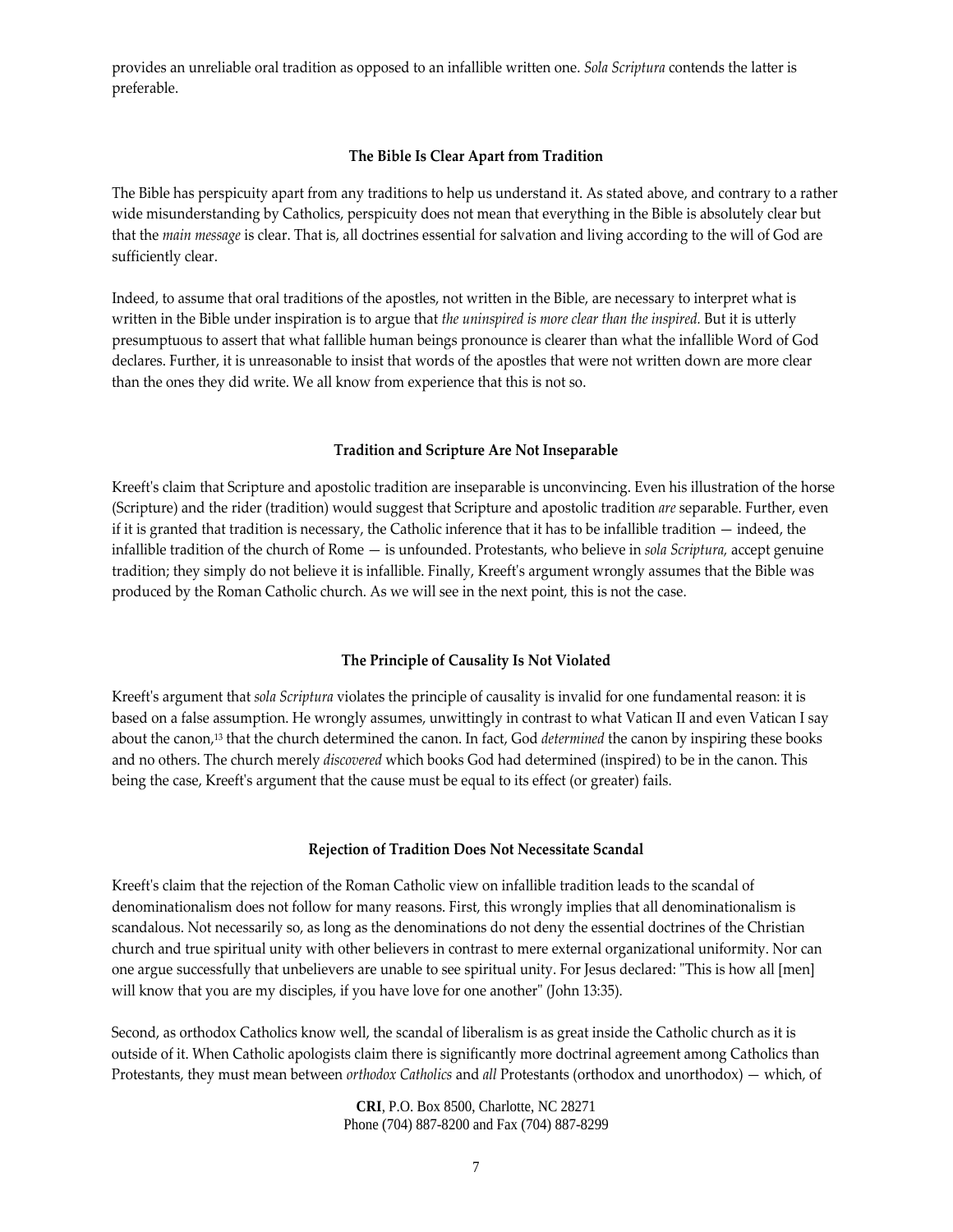course, is not a fair comparison.

Only when one chooses to compare things like the mode and candidate for baptism, church government, views on the Eucharist, and other less essential doctrines are there greater differences among orthodox Protestants. When, however, we compare the differences with orthodox Catholics and orthodox Protestants or with all Catholics and all Protestants on the more essential doctrines, there is no significant edge for Catholicism. This fact negates the value of the alleged infallible teaching Magisterium of the Roman Catholic church. In point of fact, Protestants seem to do about as well as Catholics on unanimity of essential doctrines with only an infallible Bible and no infallible interpreters of it!

Third, orthodox Protestant "denominations," though there be many, have not historically differed much more significantly than have the various "orders" of the Roman Catholic church. Orthodox Protestants' differences are largely over secondary issues, not primary (fundamental) doctrines. So this Catholic argument against Protestantism is self‐condemning.

Fourth, as J. I. Packer noted, "the real deep divisions have been caused not by those who maintained *sola Scriptura*, but by those, Roman Catholic and Protestant alike, who reject it." Further, "when adherents of *sola Scriptura* have split from each other the cause has been sin rather than Protestant biblicism...."<sup>14</sup> Certainly this is often the case. A bad hermeneutic (method of interpreting Scripture) is more crucial to deviation from orthodoxy than is the rejection of an infallible tradition in the Roman Catholic church.

#### **First Century Christians Had Scripture and Living Apostles**

Kreeft's argument that the first generation of Christians did not have the New Testament, only the church to teach them, overlooks several basic facts. First, the essential Bible of the early first century Christians was the Old Testament, as the New Testament itself declares (cf. 2 Tim. 3:15‐17; Rom. 15:4; 1 Cor. 10:6). Second, early New Testament believers did not need further revelation through the apostles in written form for one very simple reason: *they still had the living apostles to teach them.* As soon as the apostles died, however, it became imperative for the written record of their infallible teaching to be available. And it was — in the apostolic writings known as the New Testament. Third, Kreeftʹs argument wrongly assumes that there was apostolic succession (*see* Part Four, next issue). The only infallible authority that succeeded the apostles was their infallible apostolic writings, that is, the New Testament.

## **PROTESTANT ARGUMENTS AGAINST INFALLIBLE TRADITION**

There are many reasons Protestants reject the Roman Catholic claim that there is an extrabiblical apostolic tradition of equal reliability and authenticity to Scripture. The following are some of the more significant ones.

## **Oral Traditions Are Unreliable**

In point of fact, oral traditions are notoriously unreliable. They are the stuff of which legends and myths are made. What is written is more easily preserved in its original form. Dutch theologian Abraham Kuyper notes four advantages of a written revelation: (1) It has durability whereby errors of memory or accidental corruptions, deliberate or not, are minimized; (2) It can be universally disseminated through translation and reproduction; (3) It has the attribute of fixedness and purity; (4) It is given a finality and normativeness which other forms of communication cannot attain.15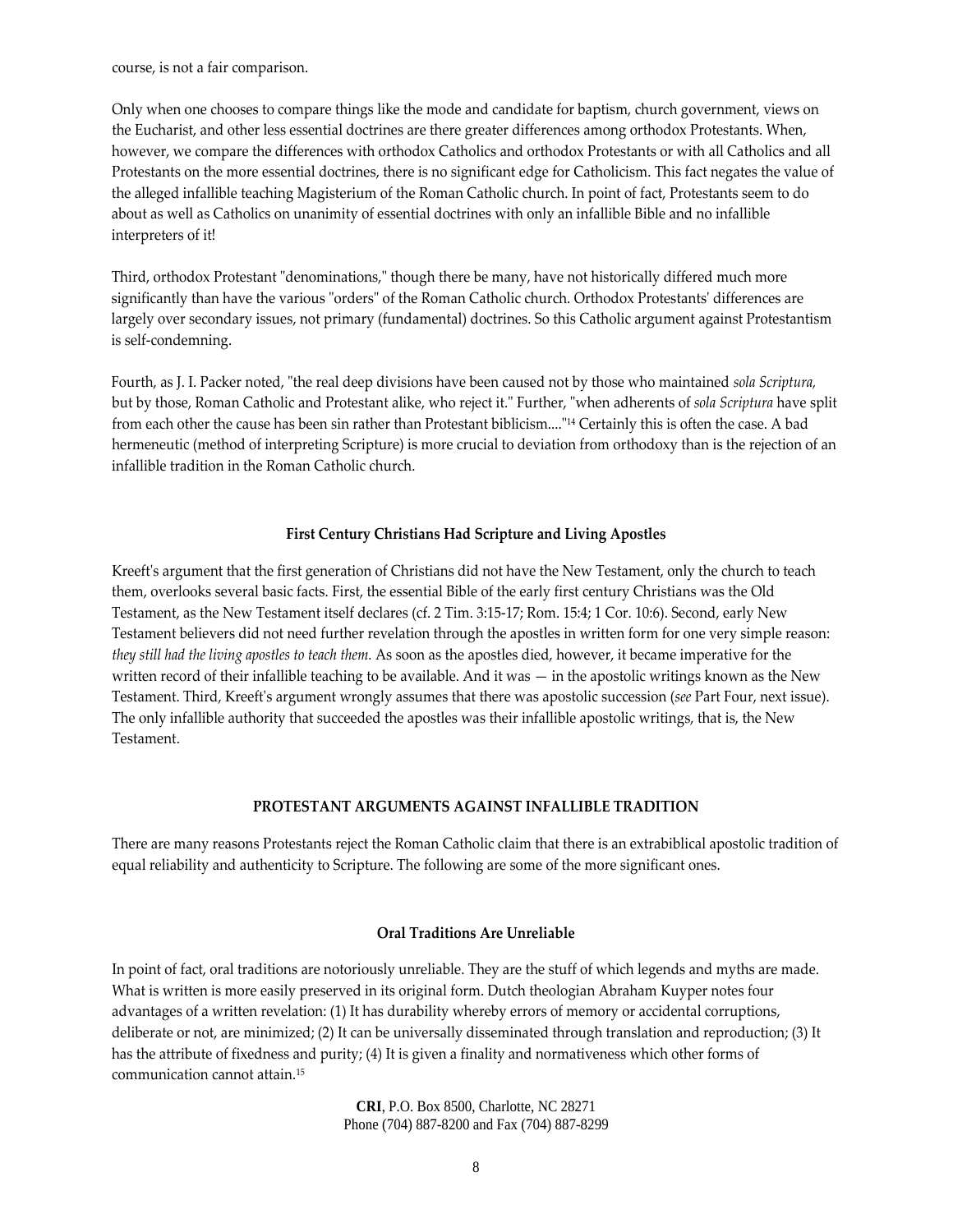By contrast, what is not written is more easily polluted. We find an example of this in the New Testament. There was an unwritten "apostolic tradition" (i.e., one coming from the apostles) based on a misunderstanding of what Jesus said. They wrongly assumed that Jesus affirmed that the apostle John would not die. John, however, debunked this false tradition in his authoritative written record (John 21:22‐23).

Common sense and historical experience inform us that the generation alive when an alleged revelation was given is in a much better position to know if it is a true revelation than are succeeding generations, especially those hundreds of years later. Many traditions proclaimed to be divine revelation by the Roman Catholic Magisterium were done so centuries, even a millennia or so, after they were allegedly given by God. And in the case of some of these, there is no solid evidence that the tradition was believed by any significant number of orthodox Christians until centuries after they occurred. But those living at such a late date are in a much inferior position than contemporaries, such as those who wrote the New Testament, to know what was truly a revelation from God.

# **There Are Contradictory Traditions**

It is acknowledged by all, even by Catholic scholars, that there are contradictory Christian traditions. In fact, the great medieval theologian Peter Abelard noted hundreds of differences. For example, some fathers (e.g., Augustine) supported the Old Testament Apocrypha while others (e.g., Jerome) opposed it. Some great teachers (e.g., Aquinas) opposed the Immaculate Conception of Mary while others (e.g., Scotus) favored it. Indeed, some fathers opposed *sola Scriptura,* but others favored it.

Now this very fact makes it impossible to trust tradition in any authoritative sense. For the question always arises: *which of the contradictory traditions (teachings) should be accepted?* To say, ʺThe one pronounced authoritative by the churchʺ begs the question, since the infallibility of tradition is a necessary link in the argument for the very doctrine of the infallible authority of the church. Thus this infallibility should be provable without appealing to the Magisterium. The fact is that there are so many contradictory traditions that tradition, as such, is rendered unreliable as an authoritative source of dogma.

Nor does it suffice to argue that while particular fathers cannot be trusted, nonetheless, the "unanimous consent" of the fathers can be. For there is *no* unanimous consent of the fathers on many doctrines "infallibly" proclaimed by the Catholic church (*see* below). In some cases there is not even a majority consent. Thus to appeal to the teaching Magisterium of the Catholic church to settle the issue begs the question.

The Catholic response to this is that just as the bride recognizes the voice of her husband in a crowd, even so the church recognizes the voice of her Husband in deciding which tradition is authentic. The analogy, however, is faulty. First, it assumes (without proof) that there is some divinely appointed postapostolic way to decide — extrabiblically — which traditions were from God.

Second, historical evidence such as that which supports the reliability of the New Testament is not to be found for the religious tradition used by Roman Catholics. There is, for example, no good evidence to support the existence of first century eyewitnesses (confirmed by miracles) who affirm the traditions pronounced infallible by the Roman Catholic church. Indeed, many Catholic doctrines are based on traditions that only emerge several centuries later and are disputed by both other traditions and the Bible (e.g., the Bodily Assumption of Mary).

Finally, the whole argument reduces to a subjective mystical experience that is given plausibility only because the analogy is false. Neither the Catholic church as such, nor any of its leaders, has experienced down through the centuries anything like a continual hearing of Godʹs actual voice, so that it can recognize it again whenever He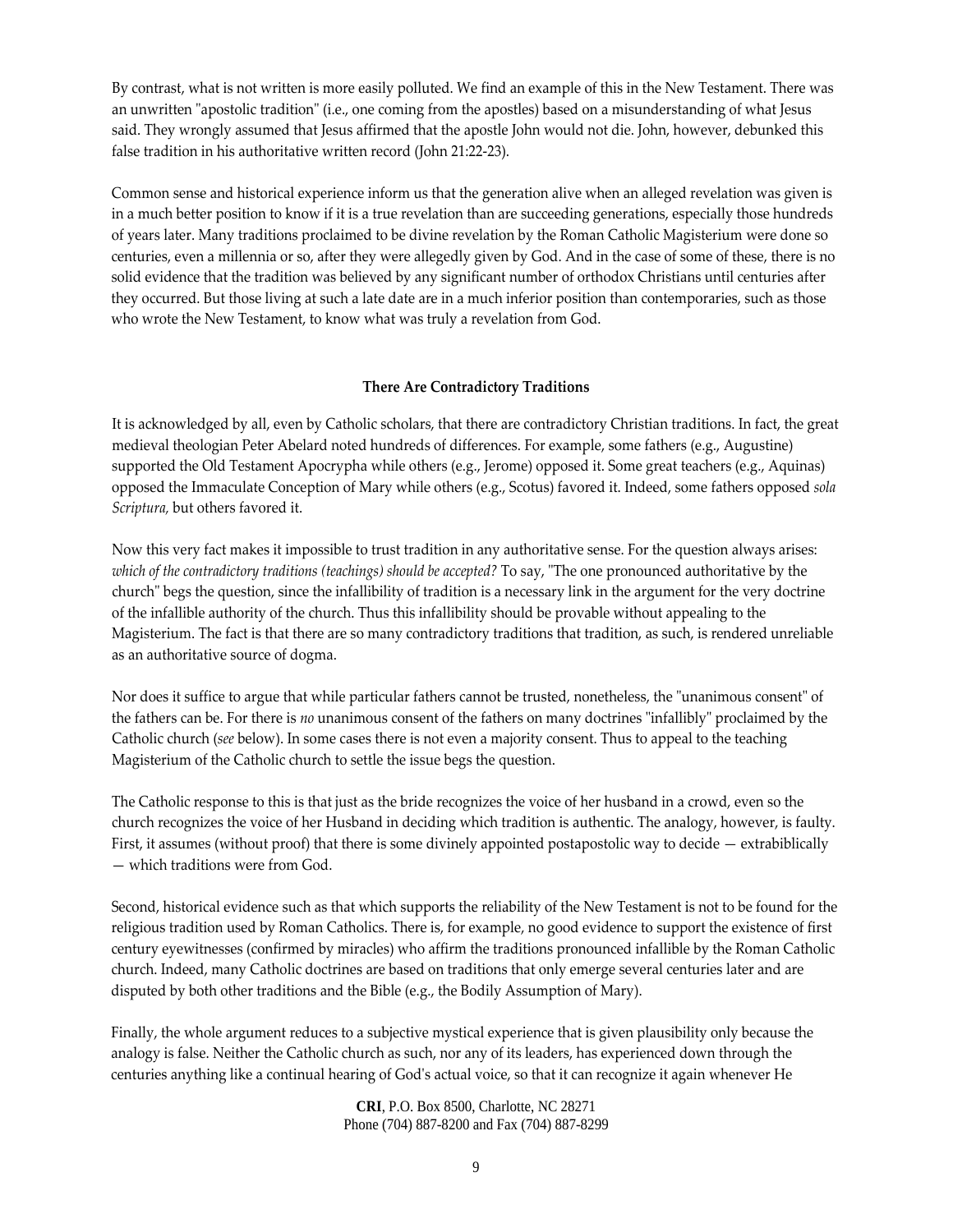speaks. The truth is that the alleged recognition of her Husbandʹs voice is nothing more than subjective faith in the teaching Magisterium of the Roman Catholic church.

# **Catholic Use of Tradition Is Not Consistent**

Not only are there contradictory traditions, but the Roman Catholic church is arbitrary and inconsistent in its choice of which tradition to pronounce infallible. This is evident in a number of areas. First, the Council of Trent chose to follow the weaker tradition in pronouncing the apocryphal books inspired. The earliest and best authorities, including the translator of the Roman Catholic Latin Vulgate Bible, St. Jerome, opposed the Apocrypha.

Second, support from tradition for the dogma of the Bodily Assumption of Mary is late and weak. Yet despite the lack of any real evidence from Scripture or any substantial evidence from the teachings of early church fathers, Rome chose to pronounce this an infallible truth of the Catholic faith. In short, Roman Catholic dogmas at times do not grow out of *rationally weighing* the evidence of tradition but rather out of *arbitrarily choosing* which of the many conflicting traditions they wish to pronounce infallible. Thus, the "unanimous consent of the fathers" to which Trent commanded allegiance is a fiction.

Third, apostolic tradition is nebulous. As has often been pointed out, "Never has the Roman Catholic Church given a complete and exhaustive list of the contents of extrabiblical apostolic tradition. It has not dared to do so because this oral tradition is such a nebulous entity.<sup>"16</sup> That is to say, even if all extrabiblical revelation definitely exists somewhere in some tradition (as Catholics claim), which ones these are has nowhere been declared.

Finally, if the method by which they choose which traditions to canonize were followed in the practice of textual criticism of the Bible, one could never arrive at a sound reconstruction of the original manuscripts. For textual criticism involves weighing the evidence as to what the original actually said, not reading back into it what subsequent generations would like it to have said. Indeed, even most contemporary Catholic biblical scholars do not follow such an arbitrary procedure when determining the translation of the original text of Scripture (as in *The New American Bible*).

In conclusion, the question of authority is crucial to the differences between Catholics and Protestants. One of these is whether the Bible alone has infallible authority. We have examined carefully the best Catholic arguments in favor of an additional authority to Scripture, infallible tradition, and found them all wanting. Further, we have advanced many reasons for accepting the Bible alone as the sufficient authority for all matters of faith and morals. This is supported by Scripture and sound reason. In Part Four we will go further in our examination of Catholic authority by evaluating the Catholic dogma of the infallibility of the Pope.

**Dr. Norman L. Geisler** is Dean of Southern Evangelical Seminary in Charlotte, NC. He is author or co‐author of over 40 books and has his Ph.D. in philosophy from Loyola University, a Roman Catholic school in Chicago.

**Ralph E. MacKenzie** has dialogued with Roman Catholics for 40 years. He graduated from Bethel Theological Seminary West, earning a Master of Arts in Theological Studies (M.A.T.S.), with a concentration in church history.

[The material for this article is excerpted from a forthcoming book by the authors titled, *Roman Catholics and Evangelicals: Agreements and Differences* (Baker Book House).]

# **NOTES**